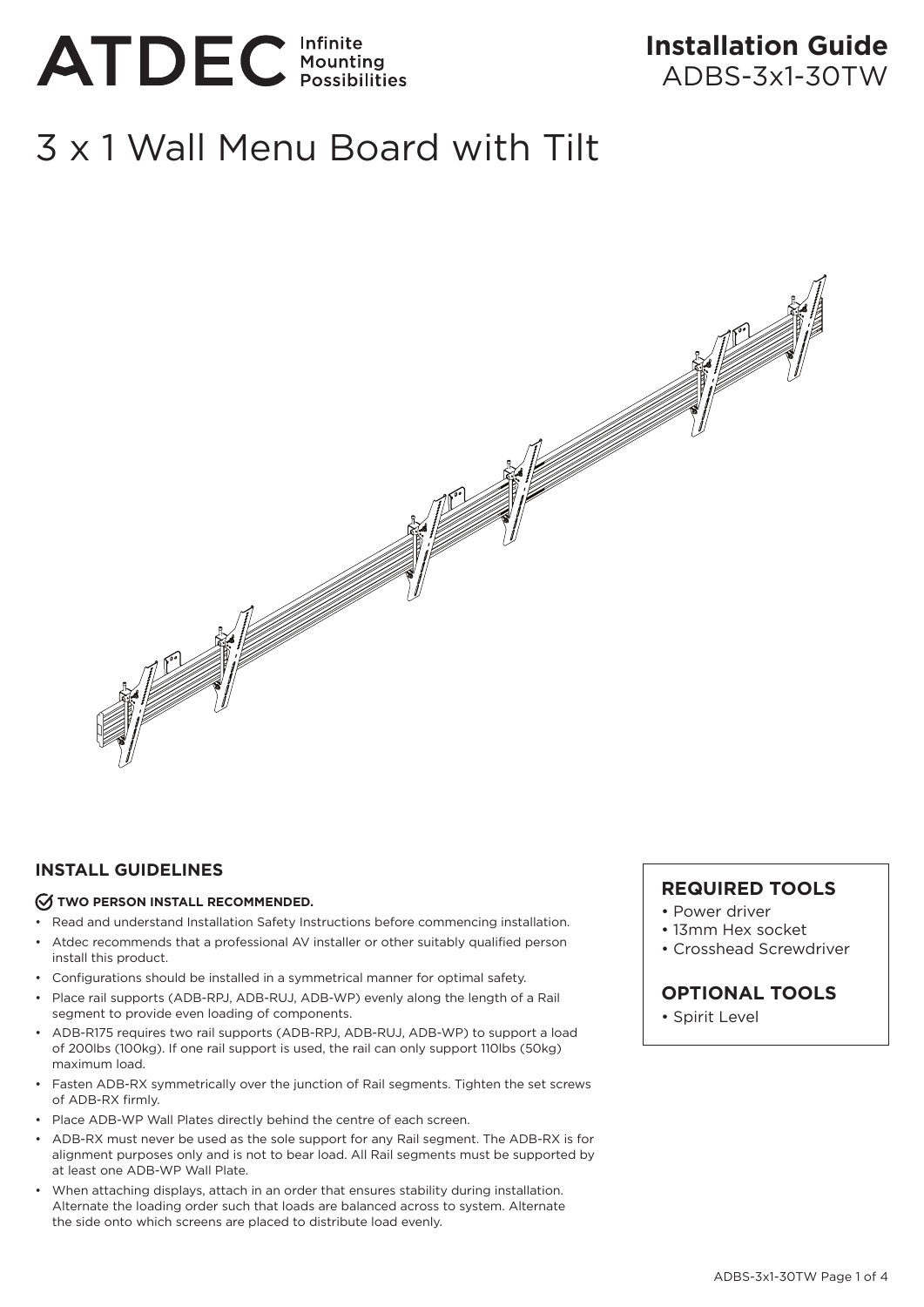### **COMPONENT & PARTS CHECKLIST**

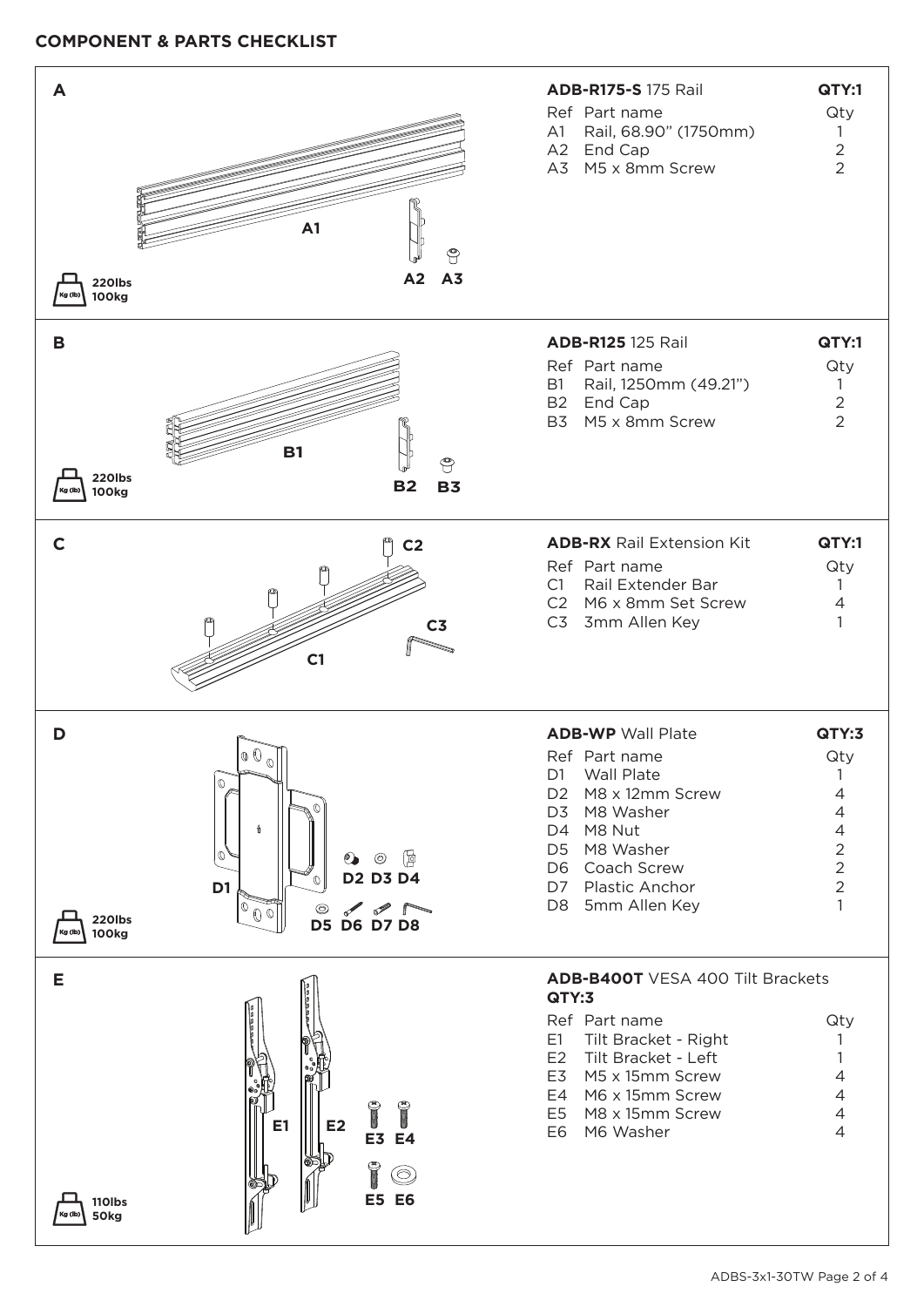# **INSTALLATION SAFETY INSTRUCTIONS**



# **CAUTION: THIS MOUNT IS INTENDED FOR USE ONLY UP TO THE MAXIMUM WEIGHTS INDICATED. USE WITH DISPLAYS HEAVIER THAN THE MAXIMUM INDICATED MAY RESULT IN INSTABILITY OR FAILURE CAUSING POSSIBLE INJURY, DEATH OR DAMAGE TO EQUIPMENT.**

Do not attempt to install this product until all instructions and warnings have been read and properly understood. If you have any questions regarding any of the instructions or warnings, please contact Atdec customer service.

Please keep this information for future reference.

Please check carefully to make sure there are no missing or defective parts - defective parts must never be used. Never operate this mounting system if it is damaged. Return the mounting system to a service centre for examination and repair.

Atdec, its distributors and dealers are not liable or responsible for damage or injury caused by improper installation, improper use or failure to observe these safety instructions. Use this mounting system only for its intended use as described in these instructions. Do not use attachments not recommended by the manufacturer.

In such cases, all guarantees will expire.

### **GENERAL**

This product should only be installed by someone of good mechanical aptitude, who has experience with basic building construction, and fully understands these instructions. Atdec recommends that a professional AV installer or other suitably qualified person install this product. Great care must always be taken during installation as most AV equipment is of a fragile nature, possibly heavy and easily damaged if dropped. Always use an assistant or mechanical lifting device to safely lift and position equipment.

If you do not fully understand the instructions or are not sure how to install this product safely, then please consult a professional for advice and/or to install this product for you. Failure to mount this product correctly may cause serious injury or death both during installation and at any time thereafter.

Do not mount any AV equipment that exceeds the specific weight limit of the product you are installing.

### **PRODUCT LOCATION**

Please pay careful attention to where this product is located. Check load capacity of wall prior to installation as some mounting surfaces (including walls, ceilings, horizontal surfaces) are not suitable for installation. Failure to provide adequate structural strength for this component can result in serious personal injury or damage to equipment! It is the installer's responsibility to make sure the structure to which this component is attached can support five times the combined weight of all equipment. Reinforce the structure as required before installing the component. Installing on drywall boards alone will not support the weight of most AV equipment. If you install this product on drywall it must be securely fixed to a wooden stud, concrete block or other permanent structure behind the drywall board.

Designed for indoor use, this mount is suitable for public or home installation. If located in a public or frequently

populated area ensure that the product is out of the immediate reach of people. If any AV equipment is to be suspended over the likely path or location of people then great care should be taken to secure all parts of the installation from falling.

When drilling holes in walls it is essential to avoid contact with electrical cables and water or gas pipes contained within. Use of a good quality live wire detector and hidden object locator is therefore recommended. Only drill into structures when you are sure it is safe to do so.

### **FIXING HARDWARE**

The installer must be satisfied that any supplied fixing hardware is suitable for each specific installation. If any fixing screws or included hardware are deemed not sufficient for a safe installation then please consult a professional or your local hardware store.

It is highly recommended that all wall fixing screws be used where supplied and that the purpose of all other fixing hardware is fully understood. In some cases more AV equipment fixing hardware will be supplied to accommodate different models of equipment and set up configurations.

### **HAZARD LIMITATION**

When routing cables take advantage of any built in cable management features that the product might provide and ensure that all cables are tidy and secure. Check to see that any moving aspect of product can do so unhindered by any cabling.

Some products have moving parts and the potential to cause injury through the crushing or trapping of fingers or other body parts.

Particular attention to the nature of moving parts is required especially when assembling, installing and adjusting during set up. Immediately after installations double-check that the work done is safe and secure. Double-check all necessary fixings are present and are of ample tightness.

Tighten screws so adaptor brackets are firmly attached. Do not tighten with excessive force. Overtightening can cause stress damage to screws, greatly reducing their holding power and possibly causing screw heads to become detached. Tighten to 4.5N/m or 40 in-lb maximum torque.

Correct length screws must be used. If screws don't get three complete turns in the screen inserts or if screws bottom out and bracket is still not tightly secured, damage may occur to screen or product may fail.

It is recommended that periodic inspections of the product and its fixing points are made to ensure that safety is maintained. If in doubt consult a professional AV installer or other suitably qualified person.